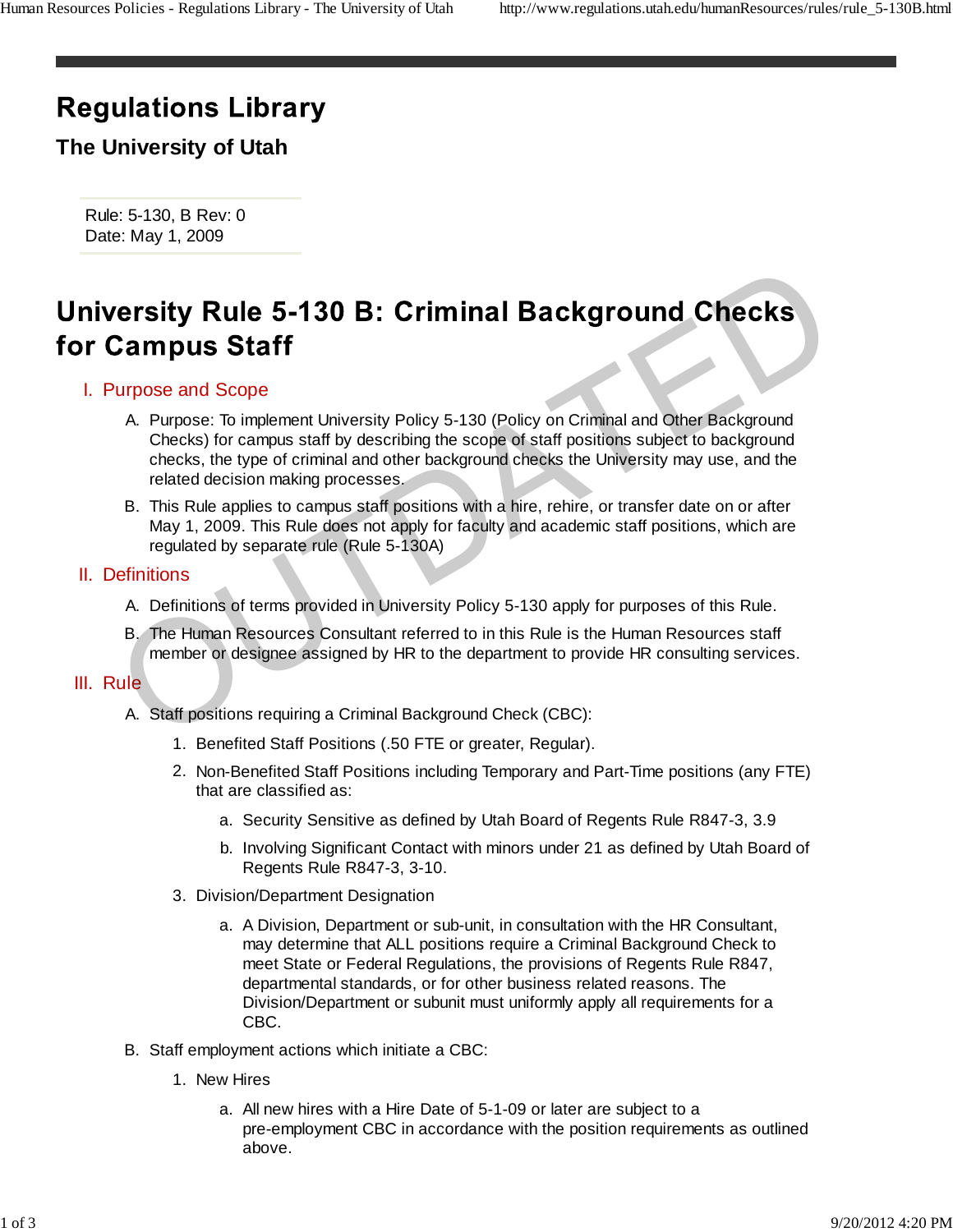- 2. Rehires
	- a. All rehires with a Rehire Date of 5-1-09 or later are subject to a pre-employment CBC in accordance with the position requirements as outlined above.
	- EXCEPTION: If a CBC was conducted by the University of Utah (for example, b. in connection with previous employment with University Hospital) within the preceding 12 months of the Rehire Date, the CBC requirement is waived.
- 3. Transfers (Promotion, Lateral, Demotion) including Campus to Campus, Hospital to Campus, and Campus to Hospital a. Hiring departments are required to initiate a CBC on any employees transferring into positions designated as requiring a CBC, provided the University has not previously completed a CBC on the employee. The promotion, lateral transfer, or demotion to a position requiring a CBC is contingent on satisfactory completion of the CBC.
- FTE Increases a. An increase in an employee's FTE which results in a change from 4. non-benefited to benefited status will require the department to initiate a CBC, provided the University has not previously completed a CBC on the employee. The FTE increase which necessitates a CBC is contingent on satisfactory completion of the CBC.
- C. Reasonable Cause provision
	- 1. The University may conduct background checks for existing staff employees if a determination is made that reasonable cause exists. The scope of this investigation will be determined by the grounds for the reasonable cause, and the nature of such an investigation will be the individual's continuing suitability for employment.
- D. Criminal Background Check (CBC) packages
- 1. The University's standard Campus CBC package is a domestic United States search of Credit Bureau and other records to determine counties of residence for the previous seven years. Up to three aliases are checked, and any felony and misdemeanor convictions are reported. The standard Campus CBC package also includes a check of the Sex Offender Registry. or any employees transferring into positions designated as requiring a CBC,<br>provided the University has not previously completed a CBC on the employee. The<br>promotion, lateral transfer, or demotion to a position requiring a
	- 2. As determined by the hiring department in consultation with Human Resources, more extensive CBC packages may be appropriate. Additional elements that may be included in a customized package include: employment, education, or professional license verification; Fraud and Abuse Control Information System (FACIS); Office of Inspector General (OIG) Medicare Fraud Exclusion List, Motor Vehicle Report, Credit Report and/or other elements.
	- E. Criminal Background Check (CBC) adjudication
		- 1. If a background check reveals a criminal background, which may or may not have 1. been disclosed by the applicant or employee, University Human Resources initiates a consultative process to evaluate and adjudicate the CBC, in accordance with University Policy 5-130 and the Fair Credit Reporting Act.

An initial review of CBC results is conducted by the Human Resources Consultant or designee to identify any felony or misdemeanor convictions. If the CBC results contain no convictions, with the exception of minor motor vehicle related violations, Human Resources will clear the individual for hire and notify the hiring manager. In the event a CBC report includes felony or misdemeanor convictions which were not self disclosed by the individual, the individual will generally not be cleared for hire due to falsification.

In the event there is a discrepancy between what the individual self disclosed and what was reported on the CBC, the Human Resources Consultant may confer with the individual and/or the hiring manager as appropriate before adjudicating the CBC. In the event serious misdemeanor or felony conviction(s) are reported,